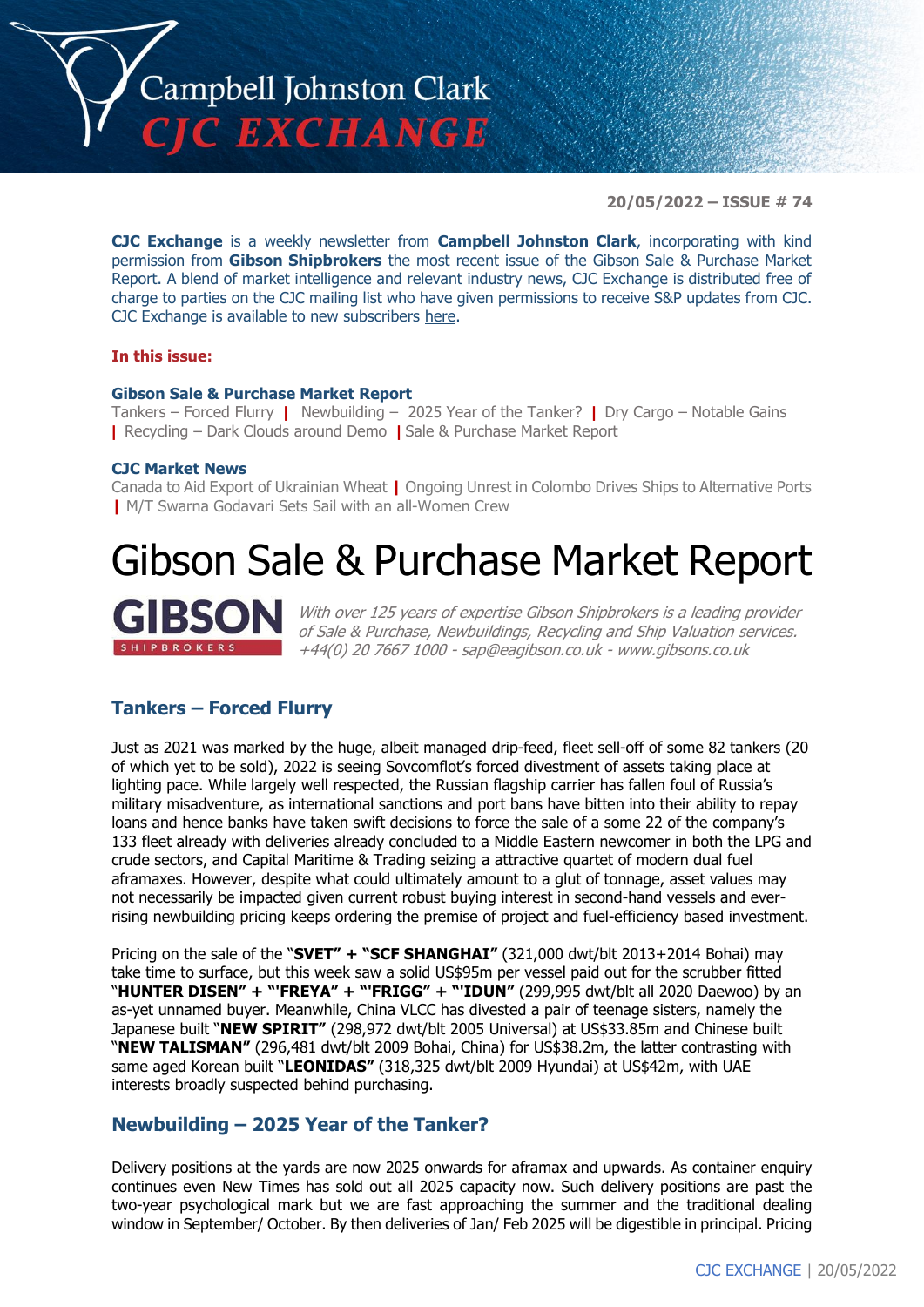

remains the main barrier for owners, however, as we have highlighted before the coming favourable fleet supply situation (low orderbooks and high scrapping potential) and already firm second-hand values may make pricing levels more acceptable in due course. We shall see also how Posidonia impacts owners' ideas, many of whom also have exposure in LNG/LPG/Bulk and the stimulus for newbuildings may well come from earnings from outside of tankers.

We understand a number of negotiations for ultramax - post panamax bulk carriers are underway in Chinese yards and we expect to see concluded deals to emerge soon. The continued confidence in the bulker markets and the perceived high price of second-hand are contributing heavily to driving newbuilding enquiry there.

#### **Dry Cargo – Notable Gains**

With the BDI continuing its relentless appreciation sellers continue to try to push the envelope through higher prices. For instance, this week we are reporting the sale of the **"AQUADIVA"** (182,600 dwt/blt 2010 Odense, Denmark) at US\$32.6m, which shows a substantial improvement over the sale of its year older sister in March 2022. Similarly, we hear the kamsarmax **"COVENTRY"** (82,464 dwt/blt 2011 Oshima Zosen) is working with a number of buyers at excess US\$26m and will ultimately beat the price achieved by the **"ROSCO PALM"** (82,087 dwt/blt 2011 Tsuneishi Zhoushan, China) in April. Nevertheless, this enthusiasm should be tempered by the fact there does appear to be drop off in the volume of sales in recent weeks.

#### **Recycling – Dark Clouds around Demo**

It seems the rot really is setting in with another week of rather depressing news for the recycling markets. Sentiments really are quite bad with much negativity surrounding all manner of things ranging from the precarious situation the global financial markets are currently facing, interest rates going up, currency fluctuations, etc. There isn't much of a positive spin this week and trying to find answers to what the future holds for the market (short to medium term) is not very easy as frankly no one really knows. There is a definite nervousness about where this is heading.

With regards to sales, they are pretty thin on the ground and breakers just not willing or able to offer on tonnage in cash buyers' hands. Generally low US\$600's appear to be the numbers that would be paid by cash buyers for most types of tonnage. If there are committed Sellers there may be some speculative Buyers willing to take a gamble, but it could come at a heavy cost if things deteriorate further. The dreaded renegotiations are already rife taking place on certain deliveries. Whilst this current period is bad and no one knows for sure how long it will last, with so few sales candidates being circulated but an underlying demand still existing, it may well gradually improve if, and when, some stability returns, but sentiments and some very important external factors need to improve drastically for that to happen.

#### **Gibson Sale & Purchase Market Report**

## C Market News

**S&P SALES**

| <b>Vessel Name</b> | <b>DWT</b> | <b>Built</b> | Yard           | <b>Buyers</b>        | <b>Price</b><br>$(\frac{\xi}{m})$ | <b>Notes</b>                            |
|--------------------|------------|--------------|----------------|----------------------|-----------------------------------|-----------------------------------------|
|                    |            |              | <b>BULKERS</b> |                      |                                   |                                         |
| <b>AQUADIVA</b>    | 182,060    | 2010         | Odense (DEN)   | Undisclosed<br>buyer | 32.6                              | DD due 7/23. BWTS<br>fitted. Dely 8/22. |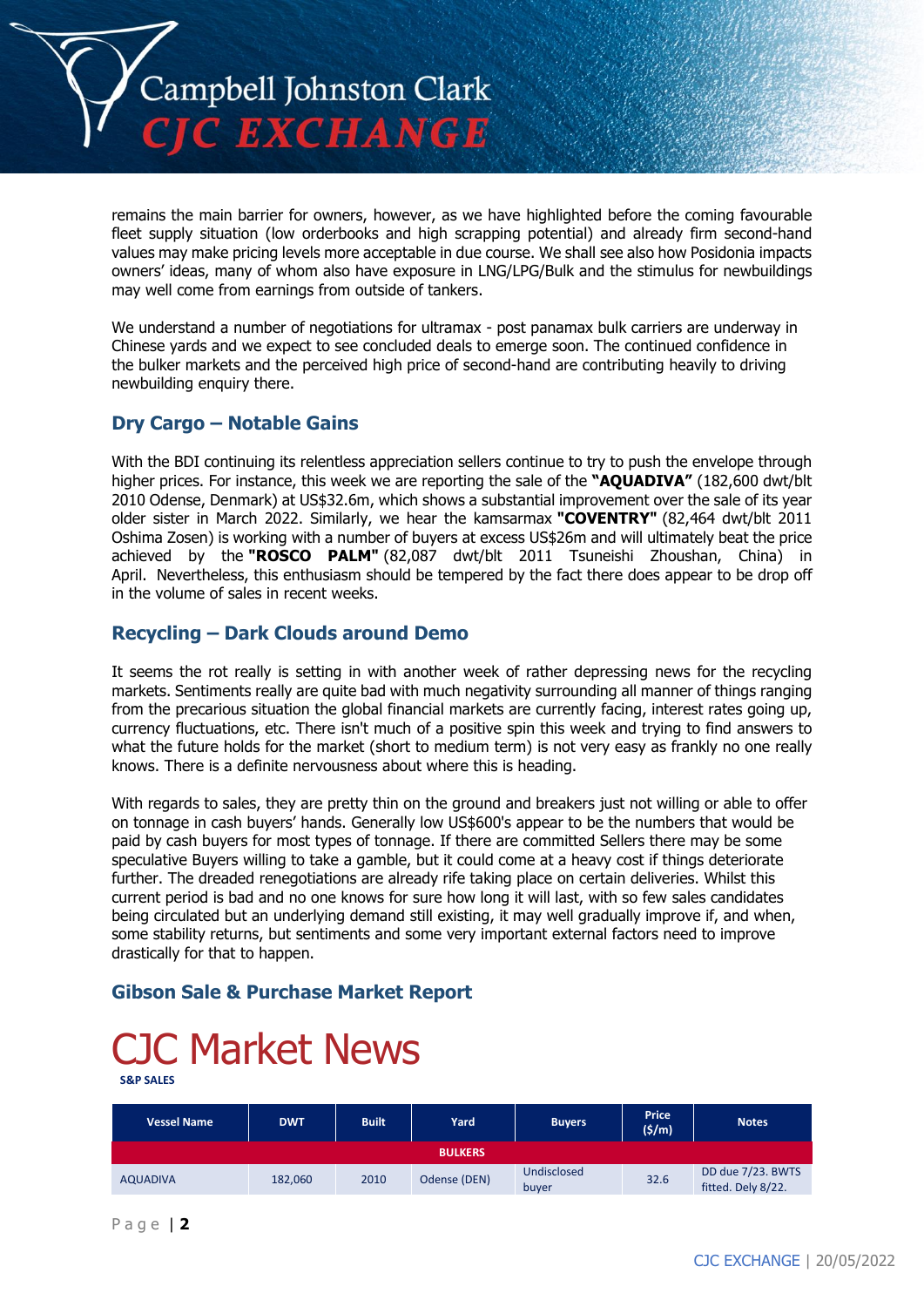# Campbell Johnston Clark<br>CJC EXCHANGE

| <b>MINERAL YARDEN</b>                                      | 181,218            | 2016             | Imabari<br>Hiroshima (JPN)                       | <b>Valhal Shipping</b>                           | 50.75             | SS psd 5/21. BWTS<br>fitted. Fixed to<br>Bunge for 5 yrs.               |
|------------------------------------------------------------|--------------------|------------------|--------------------------------------------------|--------------------------------------------------|-------------------|-------------------------------------------------------------------------|
| <b>PALAIS</b>                                              | 75,434             | 2014             | Rongsheng H. I.<br>(CHN)                         | Chinese buyer                                    | 22                | <b>BWTS fitted.</b>                                                     |
| <b>ROSCO OLIVE</b>                                         | 74,951             | 2010             | Sasebo (JPN)                                     | Unknown                                          | ex 24             | DD due 8/23. BWTS<br>fitted.                                            |
| <b>ATLANTIC</b><br><b>MANZANILLO</b>                       | 63,590             | 2016             | Shin Kasado<br>(JPN)                             | Undisclosed<br>buyer                             | xs 33             | SS psd 4/21. BWTS<br>fitted.                                            |
| <b>PAN CROCUS</b>                                          | 57,269             | 2009             | STX Dalian (CHN)                                 | Seaenergy                                        | 18                | DD psd 9/21. BTWS<br>fitted.                                            |
| <b>JIN DA</b>                                              | 35,196             | 2011             | Nanjing Dongzhe<br>(CHN)                         | Chinese                                          | low <sub>17</sub> | SS psd 9/21. BWTS<br>fitted. Semi-boxed.                                |
| TAN BINH 239                                               | 32,911             | 2010             | Zhejiang<br>Zhenxing (CHN)                       | Undisclosed<br>buyer                             | xs 13             | DD due 6/23. BWTS<br>fitted.                                            |
| <b>ZEUS IV</b>                                             | 32,165             | 2009             | Hakodate (JPN)                                   | <b>Brave Maritime</b>                            | $16*$             | *Auction sale.<br>Logger. SS due<br>5/22. Already<br>renamed.           |
| <b>TEAM CHALLENGE</b>                                      | 28,710             | 2004             | Shin Kochi (JPN)                                 | Chinese buyer                                    | 9.9               | SS due 6/22.<br>Novate BWTS at<br>cost.                                 |
|                                                            |                    |                  | <b>TANKERS</b>                                   |                                                  |                   |                                                                         |
| <b>SVET + SCF SHANGHAI</b>                                 | 321,000            | 2013+2014        | Bohai (CHN)                                      | <b>Al Seer Marine</b><br>Supplies &<br>Equipment | P&C               | SS due 3+2/24.<br>Renamed.<br>Distressed sale.                          |
| <b>LEONIDAS</b>                                            | 318,325            | 2009             | Hyundai Ulsan<br>(KRS)                           | UAE buyer                                        | reg 42            | DD due 8/22.                                                            |
| <b>HUNTER DISEN +</b><br>'FREYA + 'FRIGG +<br><b>'IDUN</b> | 299,995            | all 2020         | DSME (KRS)                                       | <b>UAE</b> buyer                                 | 95 each           | Scrubber fitted.                                                        |
| <b>NEW SPIRIT</b>                                          | 298,972            | 2005             | <b>Universal Ariake</b><br>(JPN)                 | <b>UAE</b> buyer                                 | 33.85             | DD due 10/23.<br><b>BWTS fitted.</b>                                    |
| <b>NEW TALISMAN</b>                                        | 296,481            | 2009             | Bohai (CHN)                                      | <b>UAE</b> buyer                                 | 38.2              | DD due 9/22.                                                            |
| <b>ALMI STAR</b>                                           | 114,880            | 2005             | Daewoo (KRS)                                     | <b>Beks</b><br>Shipmanagement                    | 18.25             | Coated. Trading<br>dirty. DD due<br>10/23. BWTS fitted.                 |
| ADAM + ALEXANDER +<br><b>ALFRED</b><br><b>ALBERT</b>       | 113,150<br>113,150 | all 2018<br>2019 | Hyundai Samho<br>(KRS)<br>Hyundai Samho<br>(KRS) | <b>Capital Maritime</b><br>& Trading             | P&C               | LNG dual fuel. Ice<br>1A. Distressed sale.                              |
| <b>TORM GUDRUN</b>                                         | 101,155            | 2000             | Hyundai Ulsan<br>(KRS)                           | Undisclosed<br>buyer                             | 10                | Coated. Trading<br>dirty. DD due 5/23.                                  |
| <b>FALCON NOSTOS</b>                                       | 51,371             | 2006             | Shina (KRS)                                      | Undisclosed<br>buyer                             | 13.3              | Deepwell. Ice 1B. SS<br>psd 1/22.                                       |
| $GWN 2 + GWN 3$                                            | 50,192             | 2020+2021        | Samsung (KRS)                                    | <b>Union Maritime</b>                            | 78.5 en<br>bloc   | Tier III. Deepwell.<br><b>BWTS+Scrubber</b><br>fitted.                  |
| <b>ST PAULI</b>                                            | 49,999             | 2017             | Hyundai Mipo<br>(KRS)                            | Undisclosed<br>buyer                             | 33.3              | Deepwell. SS was<br>due 4/22. BWTS<br>fitted.                           |
| <b>TUCHKOV BRIDGE</b>                                      | 47,199             | 2004             | Admiralteiskiy<br>(RUS)                          | <b>VR Marine</b>                                 | P&C               | Deepwell. Dirty<br>trading DD due<br>6/22. Renamed.<br>Distressed sale. |
| <b>ELBRUS + PAMIR</b>                                      | 46,655             | both 2004        | Hyundai Mipo<br>(KRS)                            | Middle Eastern<br>buyer                          | 6.95 each         | Deepwell. Dirty<br>trading DD due<br>5/22. Distressed<br>sale.          |
| <b>VALLE DI NAVARRA</b>                                    | 40,218             | 2002             | Hyundai Mipo<br>(KRS)                            | Middle Eastern<br>buyer                          | 6.1               | Deepwell. SS due<br>7/22.                                               |
| <b>GOLD OCEAN</b>                                          | 37,320             | 2007             | STX Jinhae (KRS)                                 | European buyer                                   | 10                | Deepwell. SS psd<br>1/22. BWTS fitted.                                  |
| <b>CLAXTON BAY</b>                                         | 36,677             | 2010             | Hyundai Mipo<br>(KRS)                            | Greek buyer                                      | 15.6              | Deepwell. DD due<br>3/23. BWTS fitted.                                  |
|                                                            |                    |                  |                                                  |                                                  |                   |                                                                         |

P a g e | **3**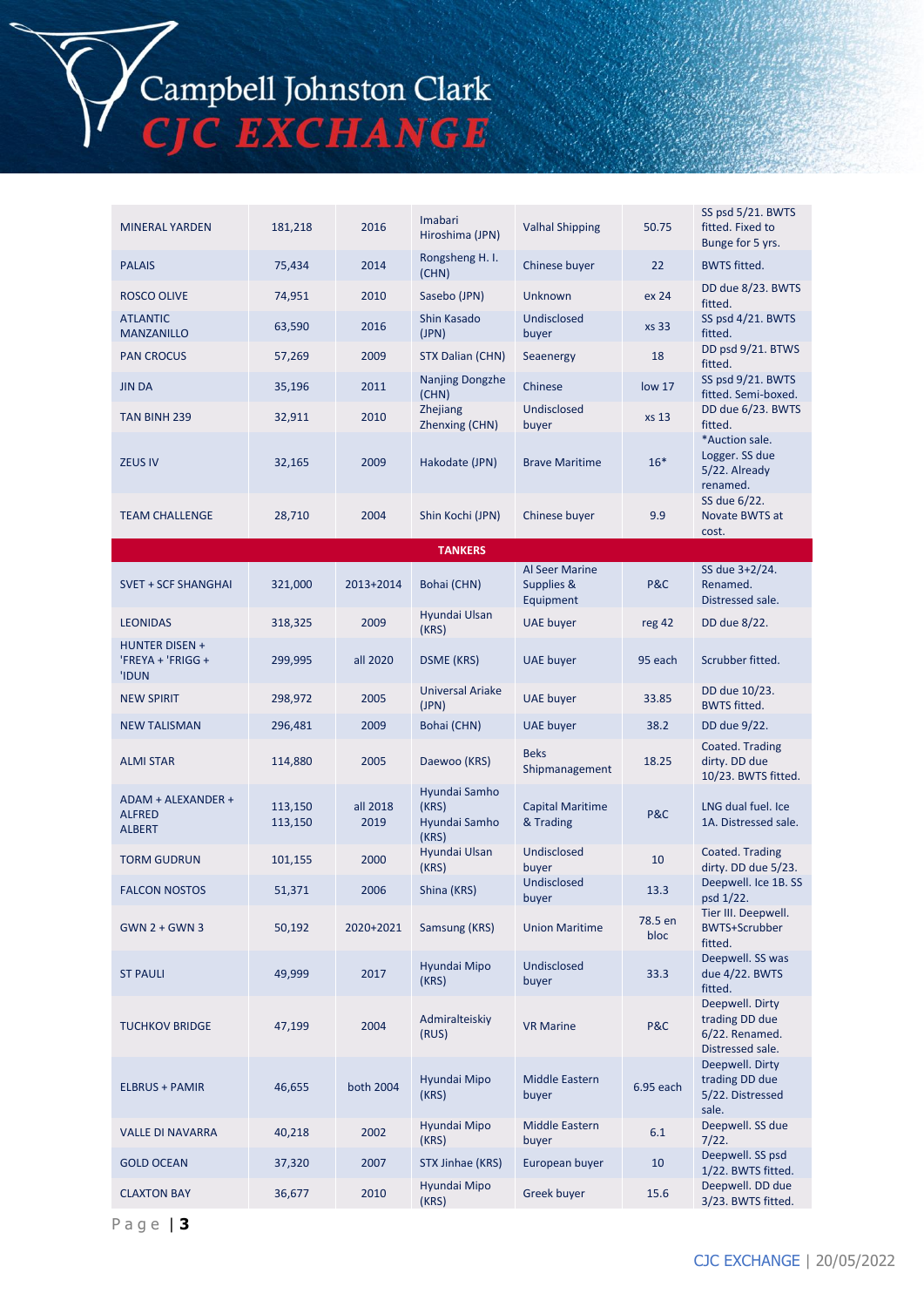# Campbell Johnston Clark<br>CJC EXCHANGE

| <b>MEHMET A</b>                        | 20,529  | 2011      | <b>Turker Gemi</b><br>Yapim (TRK)         | Undisclosed<br>buyer                      | reg 10          | Marineline. Ice 1A.<br>SS psd 10/21. BWTS<br>fitted. Dely 8/22.           |
|----------------------------------------|---------|-----------|-------------------------------------------|-------------------------------------------|-----------------|---------------------------------------------------------------------------|
| <b>ORIENTAL ROSE</b>                   | 14,351  | 2006      | Asakawa (JPN)                             | Korean buyer                              | 10.8            | Stainless steel. SS<br>psd 7/21.                                          |
| <b>ORKIM AMBITION</b>                  | 6,921   | 2009      | Ningbo<br>Dongfang (CHN)                  | Undisclosed<br>buyer                      | 3.25            | DD due 7/22.                                                              |
| LS EVA                                 | 4,726   | 2007      | Tersan (TRK)                              | Kaptanoglu                                | 2.85            | Marineline, SS due<br>1/22. Already<br>renamed.                           |
|                                        |         |           | <b>GENERAL CARGO / MULTI-PURPOSE</b>      |                                           |                 |                                                                           |
| <b>SYMPHONY</b>                        | 23,483  | 1995      | <b>Mitsubishi</b><br>Shimonoseki<br>(JPN) | Golden ID<br>Maritime.                    | 6.62            | 720 TEU. DD psd<br>4/22. BWTS fitted.<br>Already renamed.                 |
|                                        |         |           | <b>CONTAINERS / RO-RO / REEFER / PCC</b>  |                                           |                 |                                                                           |
| <b>MSC PARIS</b>                       | 102,762 | 2006      | Hyundai Ulsan<br>(KRS)                    | Undisclosed<br>buyer                      | 31              | 8204 TEU, Gearless.<br>DD due 5/23.<br><b>BWTS+Scrubber</b><br>fitted.    |
| <b>SMILEY LADY</b>                     | 23,075  | 1999      | Szczecinska<br>(POL)                      | <b>Mount Street</b>                       | 20              | 1730 TEU. Geared.<br>DD due 5/22.                                         |
| <b>STELLAR WINDSOR</b>                 | 21,419  | 2009      | Imabari (JPN)                             | CMA CGM                                   | 40              | 1577 TEU. Geared.<br>DD due 3/23.                                         |
| <b>EASLINE QINGDAO</b>                 | 20,631  | 2001      | Guangzhou<br>Wenchong<br>(CHN)            | <b>MSC</b>                                | 19              | 1520 TEU. Gear<br>removed. SS psd<br>5/21. BWTS fitted.                   |
|                                        |         |           | GAS (LNG / LPG / LAG / CO2)               |                                           |                 |                                                                           |
| <b>COUGAR</b>                          | 54,494  | 2015      | Hyundai Samho<br>(KRS)                    | Undisclosed<br>buyer                      | 70              | 82,320 cbm. 10 yrs<br>sale & lease back<br>(p/opt from 5/25).             |
| <b>POINTIS</b>                         | 53,931  | 2016      | Hyundai Samho<br>(KRS)                    | Undisclosed<br>buyer                      | xs 70           | 82,320 cbm. Basis<br>TC back.                                             |
| SIBUR VORONEZH +<br><b>SIBUR TOPOL</b> | 22,800  | both 2013 | Hyundai Mipo<br>(KRS)                     | Al Seer Marine<br>Supplies &<br>Equipment | P&C             | 20,310 cbm. Semi-<br>ref. SS due 7+9/23.                                  |
| <b>CLIPPER HARALD</b>                  | 13,712  | 1999      | <b>Meyer Werft</b><br>(GER)               | <b>Sanmar Group</b>                       | xs <sub>9</sub> | 12,423 cbm. Semi-<br>ref. SS due 8/22.<br><b>BWTS+Scrubber</b><br>fitted. |

**NEWBUILDING ORDERS**

| <b>Ordering Client</b>               | <b>Vessel Type</b> | Size / No.<br>of units              | Shipyard<br>(Country)                    | <b>Delivery</b> | Price (\$m) | <b>Notes</b>                                                      |
|--------------------------------------|--------------------|-------------------------------------|------------------------------------------|-----------------|-------------|-------------------------------------------------------------------|
|                                      |                    |                                     | <b>BULKERS</b>                           |                 |             |                                                                   |
| <b>Globus Maritime</b>               | <b>Ultramax</b>    | 64,000 dwt<br>x <sub>2</sub>        | Cosco KHI (CHN)                          | 2024            | 35.15       | EEDI 3. Tier 3.                                                   |
| MOL (for Enviva)                     | <b>Ultramax</b>    | 62,900 dwt<br>x <sub>1</sub>        | Oshima Zosen<br>(JPN)                    | 2024            |             | Wind Challenger +<br>rotor sails.                                 |
| Meadway Shipping &<br><b>Trading</b> | Handysize          | 40,000 dwt<br>x <sub>2</sub>        | Namura (JPN)                             | 2024            | 32          | Logger. EEDI 3. Tier<br>3.                                        |
|                                      |                    | <b>GENERAL CARO / MULTI-PURPOSE</b> |                                          |                 |             |                                                                   |
| <b>Forest Wave</b>                   | <b>MPP</b>         | 12,500 dwt<br>x <sub>2</sub>        | <b>Ferus Smit</b><br>(NETHS)             | 2024-2025       |             | 1 box hold (112m).<br>18m beam, Cr 2 x<br>85t. Canoe bow.<br>CPP. |
|                                      |                    |                                     | <b>CONTAINERS / RO-RO / REEFER / PLC</b> |                 |             |                                                                   |
| <b>CMA CGM</b>                       | Containership      | 8,000 TEU x<br>6                    | Hyundai HI (KRS)                         |                 | 120         | LOI.                                                              |
| <b>Euroseas</b>                      | Containership      | 2,800 TEU<br>$+2$                   | Hyundai Mipo<br>(KRS)                    |                 | 43          | Declared options.<br>Tier 3. LNG ready.                           |
|                                      |                    |                                     | <b>CONTAINERS / RO-RO / REEFER / PLC</b> |                 |             |                                                                   |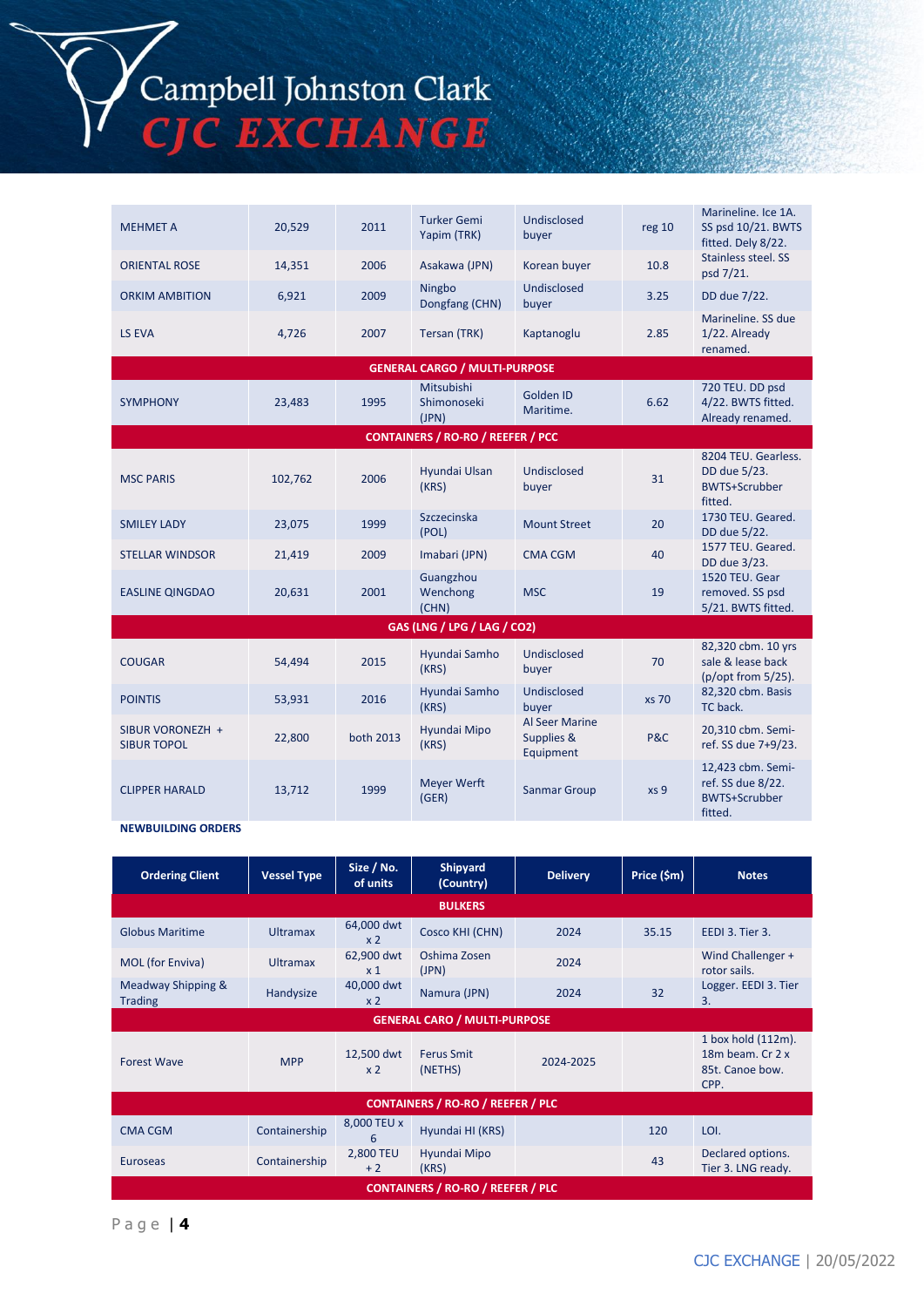## Campbell Johnston Clark<br>CJC EXCHANGE

| <b>TMS Cardiff Gas</b> | <b>LNG</b> | 174,000<br>$cbm \times 2$ | <b>Samsung HI</b><br>(KRS) | 2026      | 230.7 |                                 |
|------------------------|------------|---------------------------|----------------------------|-----------|-------|---------------------------------|
| <b>SK Shipping</b>     | <b>LNG</b> | 174,000<br>$cbm \times 4$ | Hyundai HI (KRS)           | 2025      | 227.5 | Against long TC to<br>Petronas. |
| H-Line Shipping        | <b>LNG</b> | 174,000<br>$cbm \times 3$ | <b>Samsung HI</b><br>(KRS) | 2026      | 224   | Against long TC to<br>Petronas. |
| K-Line                 | <b>LNG</b> | 174,000<br>$cbm \times 4$ | Hudong<br>Zhonghua (CHN)   | 2025-2026 |       | Against long TC to<br>Petronas. |

**Recycling Activity**

| <b>Vessel Name</b>                    | <b>BUILT</b>    | <b>DWT</b>        | <b>LWT</b>      | <b>Delivery</b>   | <b>Price</b><br>$($ \$/lwt $)$ | <b>Notes</b>                       |
|---------------------------------------|-----------------|-------------------|-----------------|-------------------|--------------------------------|------------------------------------|
|                                       |                 |                   | <b>AFRAMAX</b>  |                   |                                |                                    |
| <b>ION</b>                            | 1998 / Korea    | 105,212           | 16,649          | <b>Bangladesh</b> | 640/650                        | Renegotiated down<br>from US\$ 707 |
|                                       |                 |                   | <b>CAPESIZE</b> |                   |                                |                                    |
| <b>HL RICHARDS BAY</b>                | 1997 / Korea    | 149,322           | 18,109          | as-is Singapore   |                                |                                    |
| <b>Recycling Prices</b><br>(US\$/LWT) |                 |                   |                 |                   |                                |                                    |
|                                       | <b>Dakictan</b> | <b>Rangladoch</b> | India           | Turkey            |                                |                                    |

*DWT/spec for each type.*

|                                      | <b>Pakistan</b> | <b>Bangladesh</b> | India   | <b>Turkey</b> |
|--------------------------------------|-----------------|-------------------|---------|---------------|
| Tank/Cont/Ro-<br>Ro/Capes/LPG/PCC    | 630/640         | 630/640           | 630/640 | 310/320       |
| Dry<br>Cargo/Bulk/Tween/Gen<br>Cargo | 620/630         | 620/630           | 620/630 | 300/310       |
|                                      |                 |                   |         |               |

**Newbuild and Second Hand Benchmark Values** *(\$ million)* **Historical Average Values** *(\$ million)* **Vessel Type New Building 5 Year Old Vessel (Built 2017) 10 Year Old Vessel (Built 2012) 10 Year Old Vessel~ (10 Years Average) % Difference Present Vs Historical Tankers** VLCC 117 117 77 52 44.9 15.9% SUEZMAX 79 52 37.5 32.0 17.2% AFRAMAX 62 62 49 32.5 23.6 37.6% MR 42 33  $22.5$   $17.4$   $29.5\%$ **Bulkers**  $\begin{array}{ccccccc} \text{CAPESIZE} & & & & & 63^{\text{A}} & & & 52 \text{ eco} & & & 37 & & 23.1 & 60.0\% \end{array}$  $KAMSARMAX$  37^ 38.5 29 14.3 103.4% ULTRAMAX / SUPRAMAX 34.5^ 35 23.5 13.7 71.5% HANDYSIZE 30.5^ 29 20 11.0 82.6% *~ = Basis standard contemporaneous* 

*^ = Chinese price (otherwise based upon Japanese / Korean country of build)* 

*~ = Basis standard contemporaneous DWT/spec for each type.*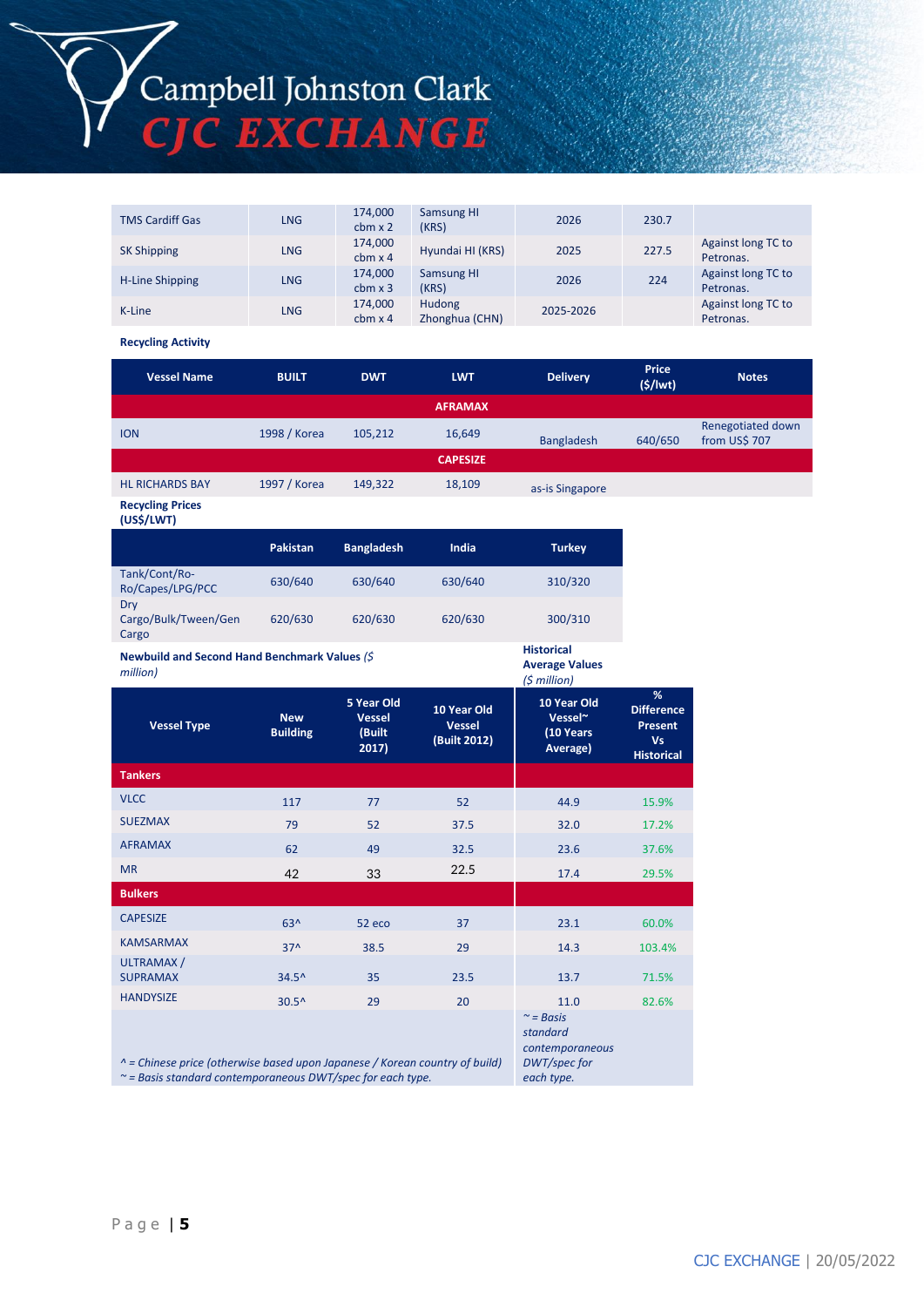



Campbell Johnston Clark (CJC) is a medium-sized international law firm advising on all aspects of the shipping sector, from ship finance to dry shipping and comprehensive casualty handling, and all that happens in between. Today, we have offices in London, Newcastle, Singapore and Miami.

#### **Canada to Aid Export of Ukrainian Wheat**



Foreign minister Melanie Joly announced on Monday that Canada will dispatch cargo ships to help get Ukrainian wheat out of Ukraine and to countries where it is needed. The Russian war in Ukraine has prevented the export of millions of tonnes of grain, with an estimated 20 million tonnes of Ukrainian grain are said be stranded, leading to a potential food crisis in nations around the globe where it was expected.

Operations to export grain are currently limited with the Sea of Azov under Russian control. One solution is currently the Romanian port of Constanta however with access here being via land transport and inland barge, bottlenecks in the region may place restrictions on the volume of grain able to be transported.

David Beasley, director of the World Food Program, warns of an impending humanitarian disaster if Ukrainian wheat remains trapped in the country.

"Right now, Ukraine's grain silos are full," he said. "At the same time, 44 million people around the world are marching towards starvation. We have to open up these ports so that food can move in and out of Ukraine. The world demands it because hundreds of millions of people globally depend on these supplies. We're running out of time and the cost of inaction will be higher than anyone can imagine. I urge all parties involved to allow this food to get out of Ukraine to where it's desperately needed so we can avert the looming threat of famine."

Canada's effort joins an EU program known as "Solidarity Lanes" which aims to speed up cross border transport of grain cargoes by road and rail. The Canadian cargo vessels will pick up Ukrainian wheat in Black Sea States, such as Romania, and deliver it to various countries. This includes Egypt and Lebanon, which relied on imported Ukrainian food stuffs to feed a significant portion of the population before the outbreak of the war.

#### **Ongoing Unrest in Colombo Drives Ships to Alternative Ports**



The Ceylon Association of Shipping Agents (CASA) has warned that the ongoing crisis in Sir Lanka could lead to loss of confidence as a transhipment hub and cause businesses to shift their operations to competitor ports. There are fears that shipping lines are already starting to avoid the port of Colombo, choosing instead to dock in India, Singapore, and Malaysia.

In the past few months, Sri Lanka has experienced severe economic downturn and political unrest, and recently declared

a state of emergency which gave security forces sweeping powers and ordered them to shoot lawbreakers on sight.

P a g e | **6**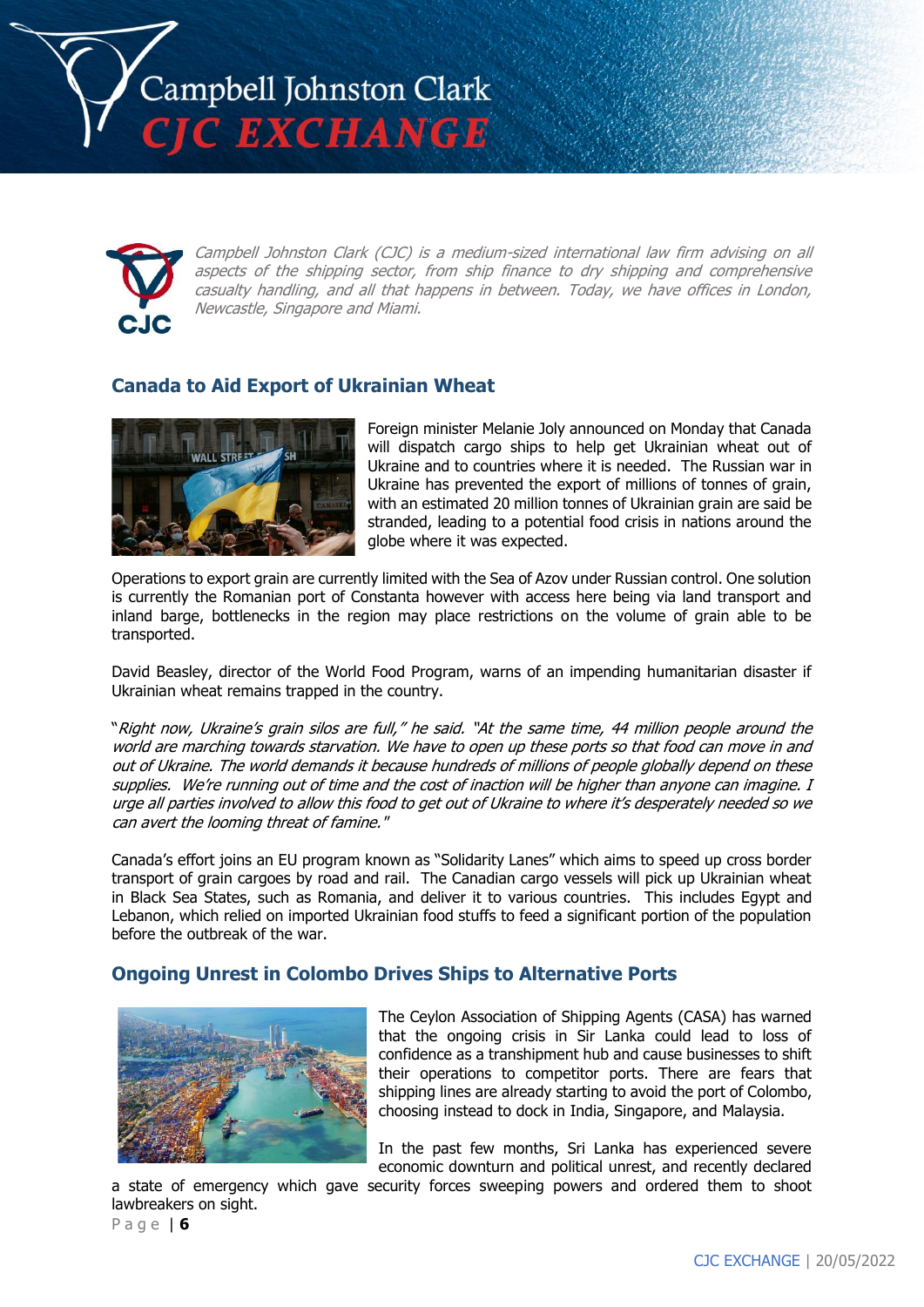

On 10th May, trade unions and labourers went on strike at the port of Colombo following the resignation of prime-minister, Mahinda Rajapaksa. During the almost 20-hour strike, no vessels could berth or depart and the loading and unloading of boxes was also suspended.

The strike created concerns amongst the six feeder vessel operators currently operating around 22 ships on the Chattogram-Colombo route. For example, the Mediterranean Shipping Company (MSC) was forced to dock five of its mother vessels at Ennore Port in India instead of Colombo during the strike.

HR Lines - which operates eight voyages with four feeder vessels on the Chattogram-Colombo route and transports around 9,000 containers per month - recently reduced transporting goods on this route by almost half.

At present, 40% of Bangladesh's exports are transported from Chattogram using the port of Colombo as a transhipment hub. These Bangladeshi exports are mainly apparel, which are destined for Europe and the USA. The remaining 60% of products being shipped from Bangladesh pass through the Port of Singapore, and the ports of Tanjung Pelepas and Kelang in Malaysia.

#### **M/T Swarna Godavari Sets Sail with an all-Women Crew**



On the occasion of the inaugural IMO International Day for Women in Maritime, the Navratna National Shipping Company and the Shipping Corporation of India Ltd. (SCI) organised together a Flag Off ceremony on 14th May 2022 with only women Merchant Officers on board the M/T Swarna Godavari from Jawahar Dweep oil terminal, Mumbai.

This is the second exemplary voyage that SCI has organised with the view to promoting diversity and inclusivity in the shipping industry, raising the profile of

women and supporting work to address the current gender imbalance in the maritime industry. The ceremony was attended by the Honourable Union Master of State, Ministry of External Affairs, Union Minister of State, Ministry of Culture, Director General, Directorate General of Shipping, and other honoured guests from the Consulate of Japan and media fraternity.

In an attempt to promote the recruitment, retention and sustained employment of women in the maritime sector, the International Maritime Organisation (IMO) has declared the 18<sup>th</sup> of May as the IMO International Day for Women in Maritime. In the message of the IMO Secretary-General Kitack Lim for the inaugural IMO International Day for Women in Maritime, he highlighted the relevance of gender equality stating "At IMO through training, visibility, recognition we aim to support a barrier-free working environment for Women in Maritime. Let's work to break down barriers and ensure that we create a work environment that is enabling, supportive and inclusive of diverse participation by all, without hindrance in the maritime community".

For more information, please contact:

James Clayton Tel: +44 (0) 207 855 9669 Email: [jamesc@CJCLaw.com](mailto:jamesc@CJCLaw.com) [www.cjclaw.com](http://www.cjclaw.com/)



P a g e | **7**